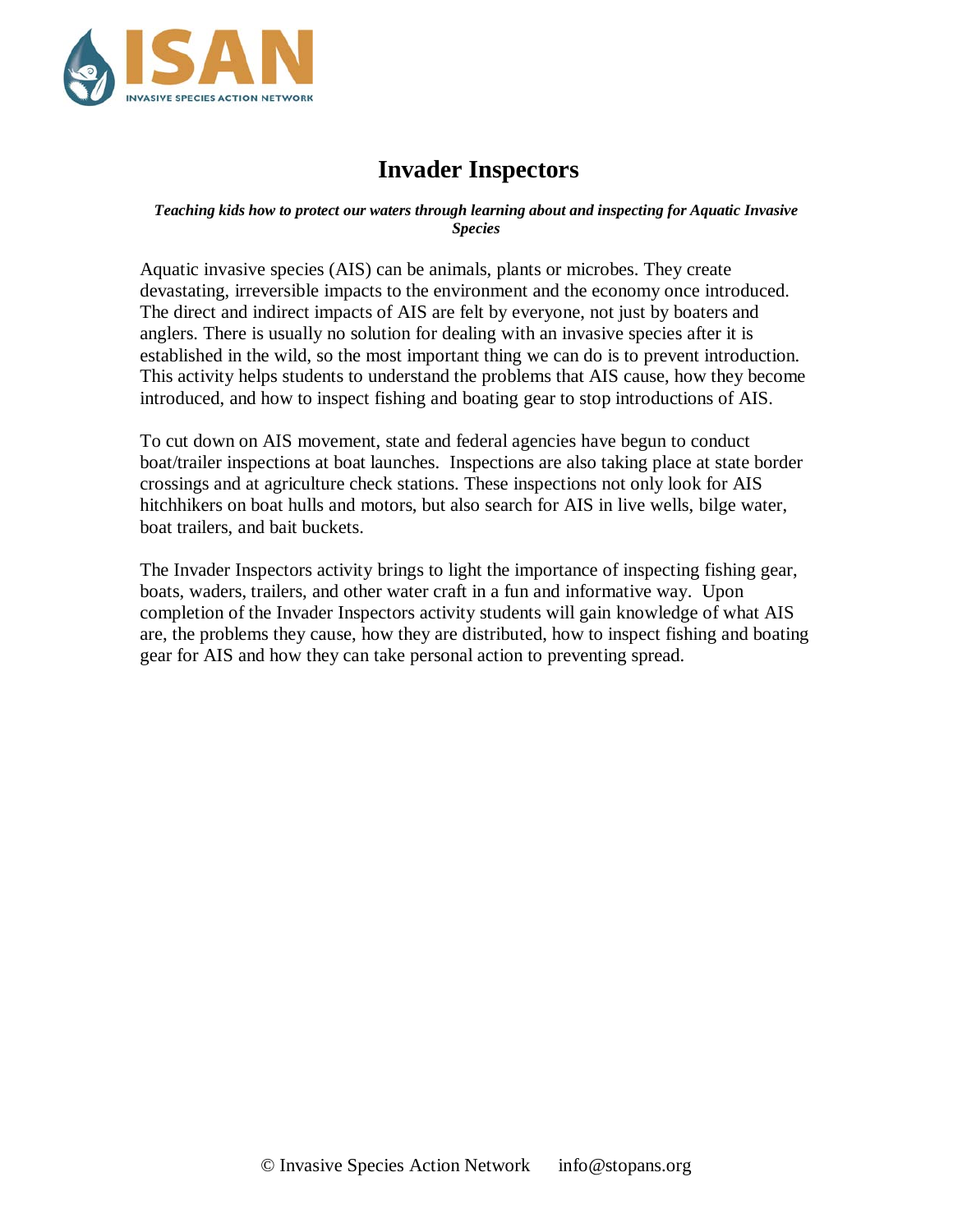# **Invader Inspectors – An Aquatic Invasive Species Inspection Activity**

*Objective:* To provide students with information on aquatic invasive species (AIS), the threats they pose to aquatic environments, how they are introduced and spread and what we can all do to prevent their spread. The basic concept of inspect, clean and dry as a way to prevent AIS introduction is the primary take-home message.

*Background:* The direct and indirect impacts of AIS are felt by everyone, not just by boaters and anglers. AIS can cause significant ecological and economic damage once established. They impact entire aquatic food webs, agriculture, hydropower, industry and municipalities. There is often no solution for dealing with AIS after it is established in the wild, so the most important thing we can do is to prevent introduction. This activity is meant to illustrate to students how AIS are spread through recreational boating and fishing and how we can stop their spread by inspecting, cleaning and drying our boats and fishing gear after each outing. Students will come away from this activity with a basic knowledge of what AIS are, how they are transported via angling and boating and what they can do to help prevent spreading AIS. For more information regarding AIS please visit http://www.stopans.org/aboutANS.htm.

*Overview:* This activity is meant to show how AIS are spread through recreational boating and angling. Most AIS introductions are the result of accidental movement by recreationists and it is important that we teach people how to avoid this transport. Boat inspections have become a major tool of agencies to protect our waters and in many places boats are routinely inspected before they can launch. This activity teaches children how to inspect their equipment by having them actually inspect boats and fishing gear that has been prepared with simulated AIS.

This activity works well at events like watershed festivals, outdoor science days, or for on-site school/classroom visits. This activity can be used with groups of all sizes (see special directions for larger groups later in the document). The AIS activity works well in a 40 minute time frame, but can be adapted to work in a shorter amount of time.

This activity uses wading gear (hip boots, waders, wading boots) and boats/watercraft (drift boats, rafts, personal watercraft, jet skis, canoes, runabouts, boat trailers, etc.) as props for the activity.

This activity is best conducted outside, but will also work inside a gymnasium on a rainy day. The facilitator should be sure to make rainy day arrangements prior to arrival. The facilitator should arrange for boats/watercraft well in advance of the activity.

*Materials:* The amount of materials needed for the activity is dependent on the number of students there are. Large groups (over 30) may require as many as four different watercraft for inspection (keep in mind these can be as simple as a float tube) along with waders, and wading boots. This allows all students to have a part in inspection. Smaller groups may only require one watercraft along with the wading gear. It is recommended that you use as many different items as possible for inspection to help the students understand the different ways that ANS are spread.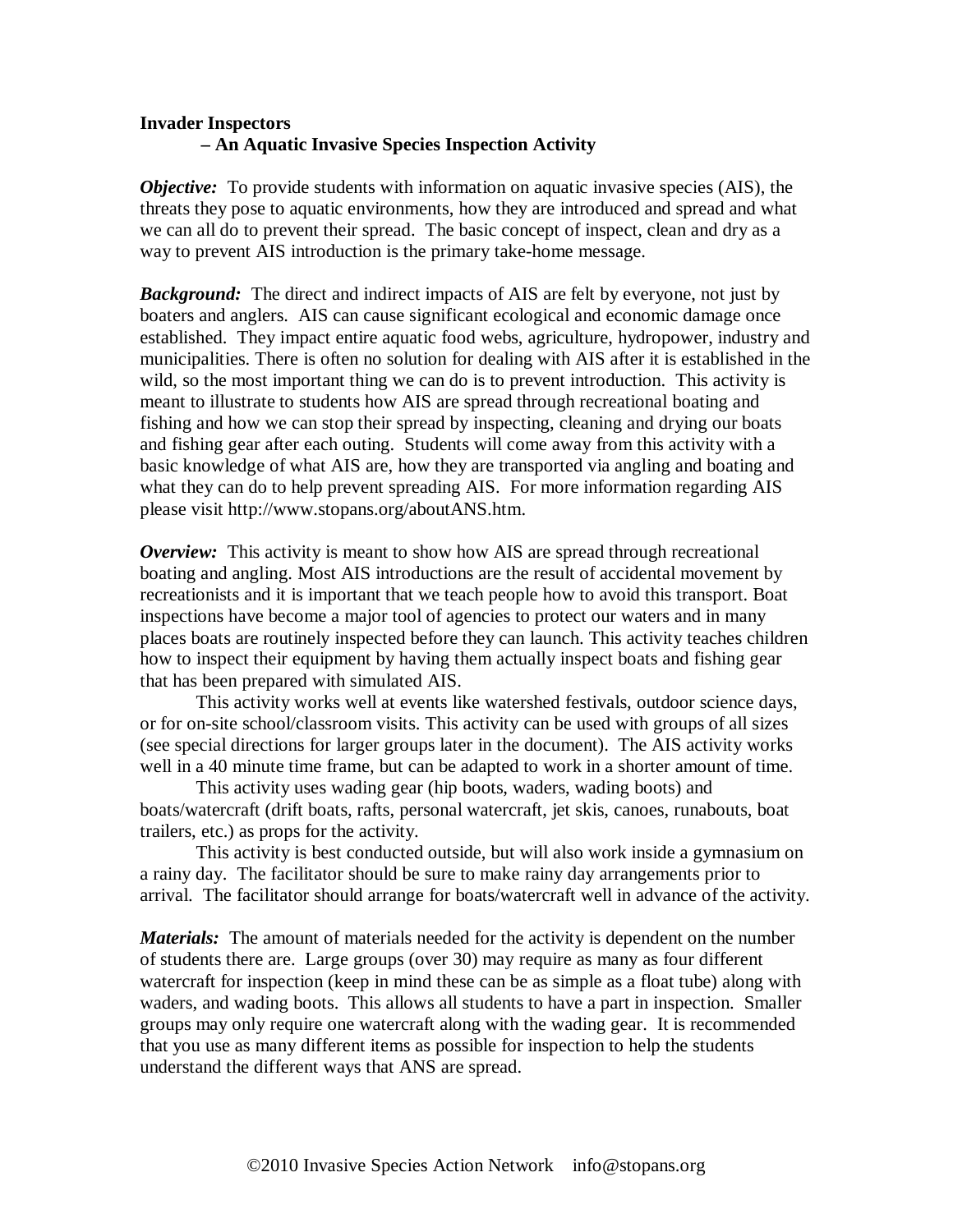Here is a list of materials needed for the activity

Boats and watercraft ATV's, mountain bikes, dogs, inner tubes Plastic aquarium plants (to represent AIS that are plants) Small Felt pads (different colors) - purchased at any hardware store Small Vinyl bumpers –purchased at any hardware store 8' Table for brochures, handouts, supplies, etc Paper weights Waders Wading boots Posters or preserved samples of ANS Inspection form Documentation form Evaluation forms

*Set up:* Place felt pads where AIS would normally hitchhike on wading gear and boat (hull, and submerged part of the motor). Place plastic plants in place where Eurasian water milfoil (or other invasive vegetation) would hitchhike (trailer, fenders, intake of jet ski, boat propeller/lower unit). Consider using clear vinyl bumpers to represent the things we cannot see but can feel like newly attached zebra/quagga mussels. Foam pads come in green, tan and dark brown. Using different color pads can be used to represent any type of invader that is stuck to a water craft and wading gear in a generic fashion. Or, they can represent specific AIS like green=plants, brown=mussels, tan=microbes (like whirling disease or viral hemorrhagic septicemia).

# *Procedure:*

10 minutes – A brief lecture as an introduction to AIS is a good first step. Include where they come from, how they get here, how they are spread, threats they pose, and mention the species that are of local concern. Be sure to mention what we can do to stop AIS spread by *Inspecting, Cleaning and Drying* your fishing gear and boat/trailer. Consider including ways or equipment that kids could come across invasive species if they do not participate in recreation activities like boating or angling.

20-25 minutes - Inspection of gear, watercraft and trailers. The instructor will use a combination of felt pads and vinyl bumpers, and plastic aquarium plants to act as invasive species. Prior to beginning the activity, these AIS pieces will be placed in a variety of spots on equipment for the students to inspect. When placing the AIS pieces consideration should be made to where AIS would normally hitchhike. Tell the students the felt pads and vinyl bumpers represent different things – for example: vinyl bumper is a mussel, green felt is algae, plastic plants are milfoil, include gimmick of rubber critter at the end. The AIS pieces can also be used generically and not made to specifically represent any one type of AIS. Put a puddle of water in boat to act as possible place that holds AIS. Select student volunteers to inspect equipment carefully with other students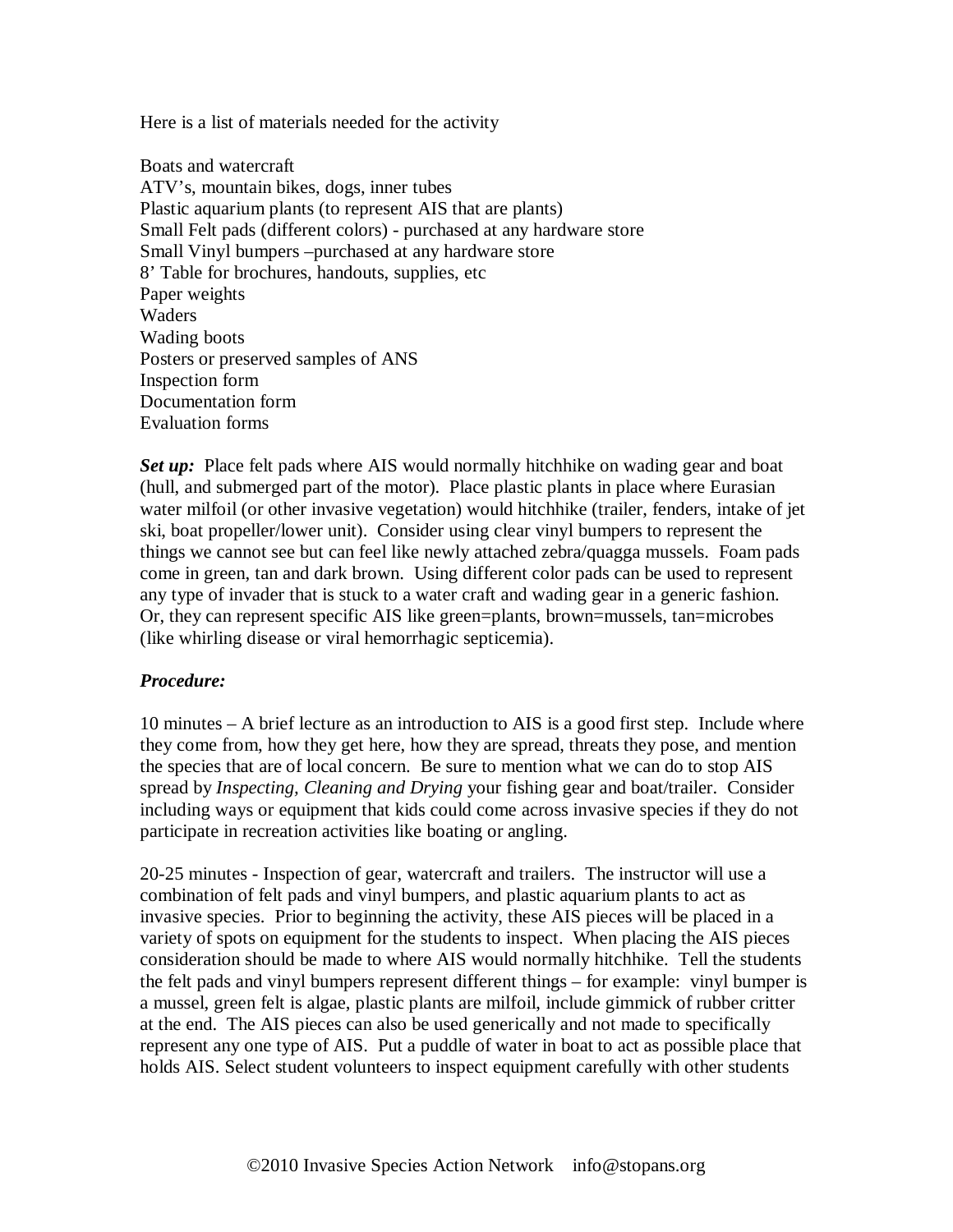observing the inspection. During inspection, reinforce idea of using eyes and hands for searching.

5-10 minutes- Facilitator can review or recap the information given in the lecture and inspection portion of the activity. This can be done via a series of questions that come directly from the information covered. Little prizes for correct answers is a good way to gain attention.

*Suggestions:* For a smooth running activity one suggestion would be to break the group into inspection teams. For example: One team to inspect the wading gear, one team to inspect watercraft A, one team to inspect watercraft B, etc. While not part of active inspection the rest of the group can watch and critique the inspecting team. This will also assure that all students take part in an inspection and help to keep order.

*Note: Be sure to do a brief evaluation of how well the students inspected each item at the end of each inspection. Have the students who are observing and waiting their turn to be inspectors critique the job the inspectors are doing. Be sure the inspectors are using the senses of sight and feel to find ANS.* 

# **Modification Suggestions**

Suggested equipment stations for inspection: waders or boots, pontoon boats, jet skis, drift boats, trailers, motor boats, four-wheelers, and tractors. Inspection stations could be set up to be boats only, or waders only.

If you have limited time:

-- focus on general information about invasive species rather than individual species

-- do inspections on appropriate number of equipment or vehicles

If you have unlimited time:

Depending on the size of the group, students could have inspection checklist that goes through parts of the boat that associates to a map of known invaders on the gear. Instructor would have a map that indicated the places where invasive species are on the boat. Inspectors can then be checked for thoroughness.

As follows is a sample activity for a group of 20 students.

# **Round One: Inspection of wading gear. (5 inspectors – 5 minutes)**

Prior to activity felt pads and vinyl bumpers to represent AIS should be placed in common ANS hitchhiking areas including the soles of the boots, laces, tongue, outside of the boot and under the insole.

Students will have a background on inspection and AIS from the brief lecture at the beginning of the lesson. Using that knowledge student inspectors will search the waders, wading boots and hip boots for AIS hitchhikers (felt pads and vinyl bumpers). While one team inspects the rest of the group watches quietly and will have a chance to critique after the inspection finishes.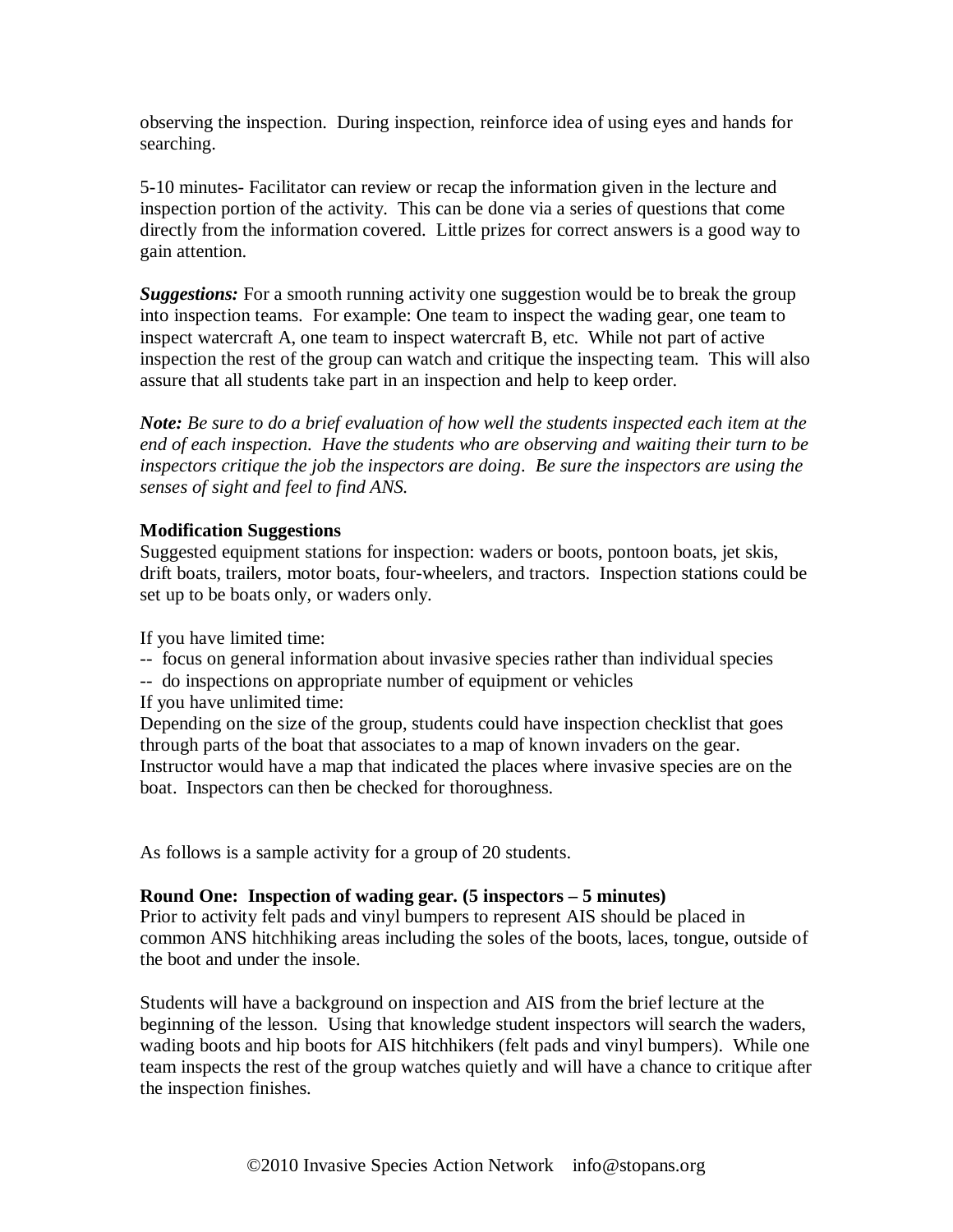*Note: Tell the students not to remove the felt pads, and vinyl bumpers…just to locate them.*

#### **Round Two: Inspection of watercraft without motor (5 inspectors – 5 minutes)**

Watercraft can be: Canoes, float tube, rowboat, pontoon boat, sailboard, kayak, etc.

Set up is the same as round one. Facilitator should place the AIS on the boat prior to the activity. The second group will inspect the watercraft using the knowledge they acquired during the lecture. The other participants will observe and critique after the team has finished.

# **Round Three and Four: Inspection of trailered water craft. (5 inspectors – 5 minutes)**

Watercraft can be drift boats, jet ski, raft, boat with outboard motor. AIS can be placed on the trailer, in the boat, on the hull, on the anchor, live well, or in a puddle of water signifying the need to dry boats and fishing gear. These stations run the same as the previous with the students who are not inspectors watching the inspection and critiquing afterward.

#### **Extensions:**

Social studies extension: What if AIS replaced native species? What would happen to the economy? What effects would it have on aquatic life? What effects could it have on agriculture, hydropower, tourism or municipalities?

Math: Teachers could implement math to show ANS spread. Example: If invasive New Zealand mud snail populations can potentially spread to 200,000 per square meter, how many would be in creek bottom that is 18.25 meters wide by 234 meters long?

Stream Monitoring: Students can do weekly assessments temperature, pH, oxygen levels, nitrates, macro invertebrate densities, and AIS monitoring. This is a fun and ongoing class activity.

This game was developed by the Center for Aquatic Nuisance Species. Please feel free to call or email with questions.

www.stopans.org [matt@stopans.org](mailto:matt@stopans.org)

406-222-7270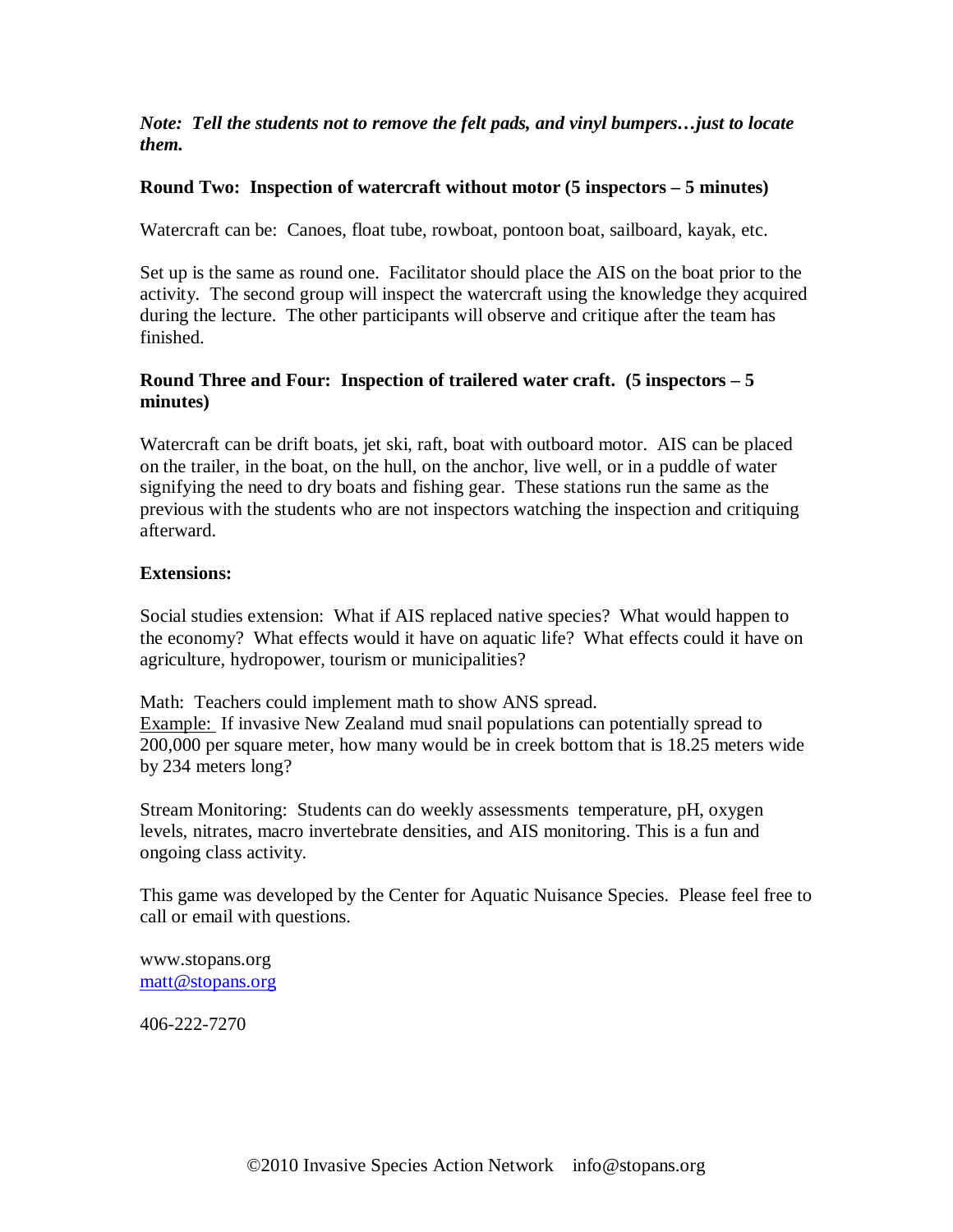# **Background Information for Aquatic Invasive Species**

Aquatic invasive species (AIS) can be plants, animals or microbes and are generally nonnative (invasive). They often have a competitive advantage over native species. By outcompeting or replacing native species, AIS can cause widespread ecological and economic problems

Typically, AIS are inadvertently introduced but may also be from intentional introduction. Once introduced AIS are impossible to eradicate. AIS are successful in foreign environments because there is usually an absence of animals that eat them, and diseases that kill them like in their native habitat. AIS are spread mostly by human activity including boating, fishing, hunting, and irrigating.

Many AIS are native to Eurasia which encompasses the geographic region of Europe and Asia. Many AIS made their way to the U.S. in the ballast water of large ocean freighters. Many AIS were introduced into the Great Lakes. From there they spread to other waters via recreational watercraft.

Zebra and Quagga mussels reach incredible densities and will attach themselves to any hard surface. They are filter feeders and when populations get out of control they can rob the water of essential nutrients that native macro-invertebrates rely on.

Didymo (rock snot) is a single cell algae. It reproduces very quickly to blanket stream/river bottoms suffocating the benthic macro-invertebrate population. Didymo infestations have been linked to significant fish population declines.

Eurasian Milfoil is a plant that forms dense mats that clog waterways and crowd out native aquatic plants. It is spread easily through fragments. It can stay alive as long as it stays moist.

Viral Hemorrhagic Septicemia (VHS) is a virus that kills fish. VHS can be transmitted in one drop of water. Infected fish can spread the virus as well. VHS can live up to two weeks in water that contains bait, boat bilge, and live wells. There is no cure for VHS and it has led to large fish kills in the Great Lakes.

Ecological impacts of AIS include displacement of native species, environmental degradation, and disruption of food webs and nutrient cycles.

Economic effects include impacts on agriculture, hydropower and municipalities. Degraded environments will result in less tourism, angling and other recreational use of our waters. Costs of mitigating for introductions, and monitoring species may be very significant for industry and agriculture.

What Can We Do About AIS? Aquatic invasive species are nearly impossible to eradicate once they are established. Preventing introduction is the only effective method